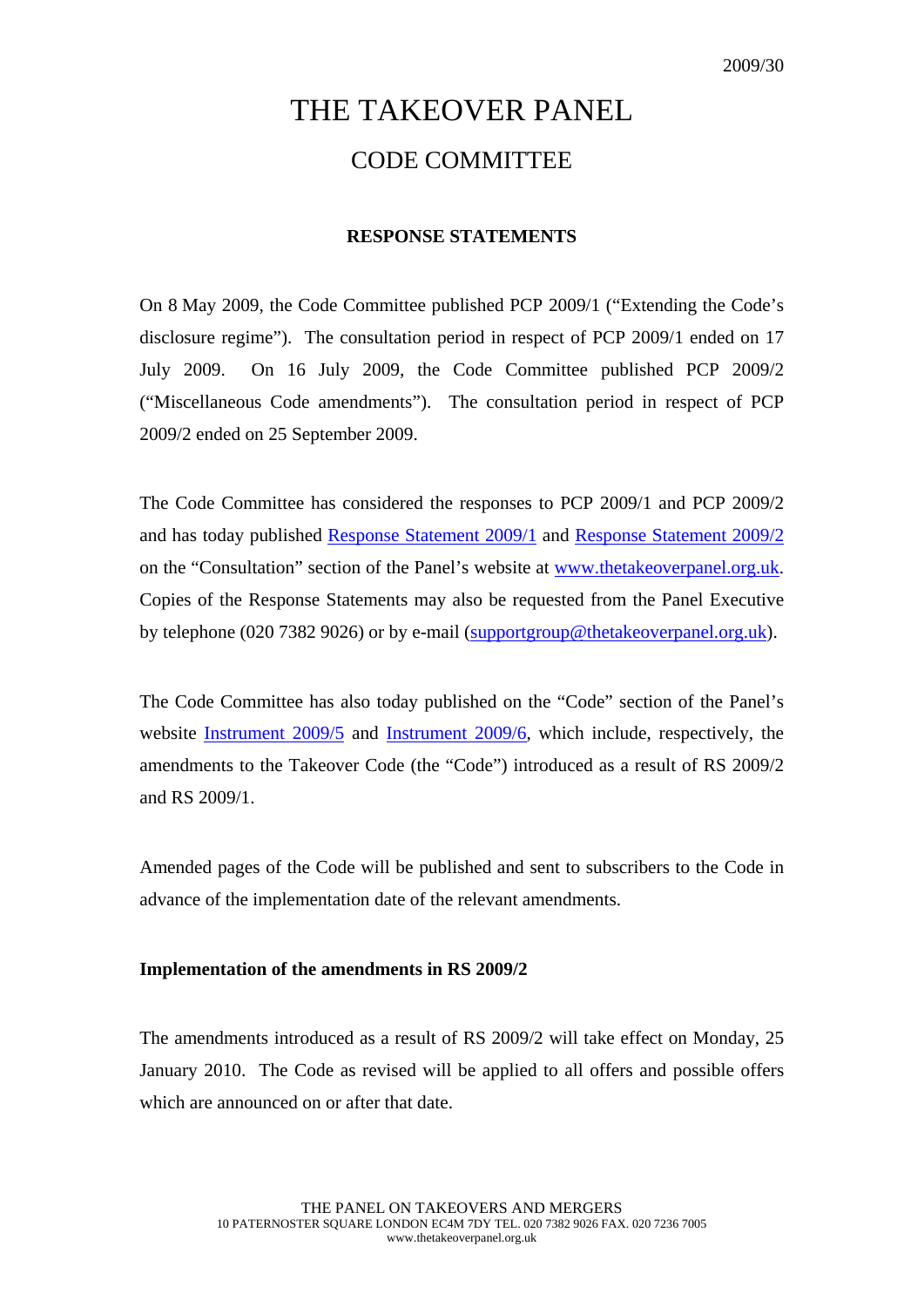#### **Implementation of the amendments in RS 2009/1 and transitional arrangements**

The amendments to the Code introduced as a result of RS 2009/1 will take effect on Monday, 19 April 2010, subject to the transitional arrangements described below. The Code as revised will therefore be applied to all offers and possible offers from 19 April 2010. In summary:

- (a) where dealings are undertaken on or after 19 April, the Code's disclosure regime will operate on the basis of "extended composite disclosure";
- (b) where an offer period commences on or after 19 April, the "opening position disclosure" requirement will apply (on the basis of extended composite disclosure) with respect to the offeree company; and
- (c) where an offeror is first identified as such on or after 19 April, the "opening position disclosure" requirement will apply (on the basis of extended composite disclosure) with respect to that offeror.

Where an offer period has already commenced before 19 April 2010, or where an offeror has already been identified as such before that date, transitional arrangements shall apply, such that:

- (a) the parties to the offer;
- (b) any person who is interested in 1% or more of any class of relevant securities of a party to an offer (other than a cash offeror); and
- (c) exempt principal traders which are connected with a party to the offer and which do not have recognised intermediary status (or where recognised intermediary status is inapplicable)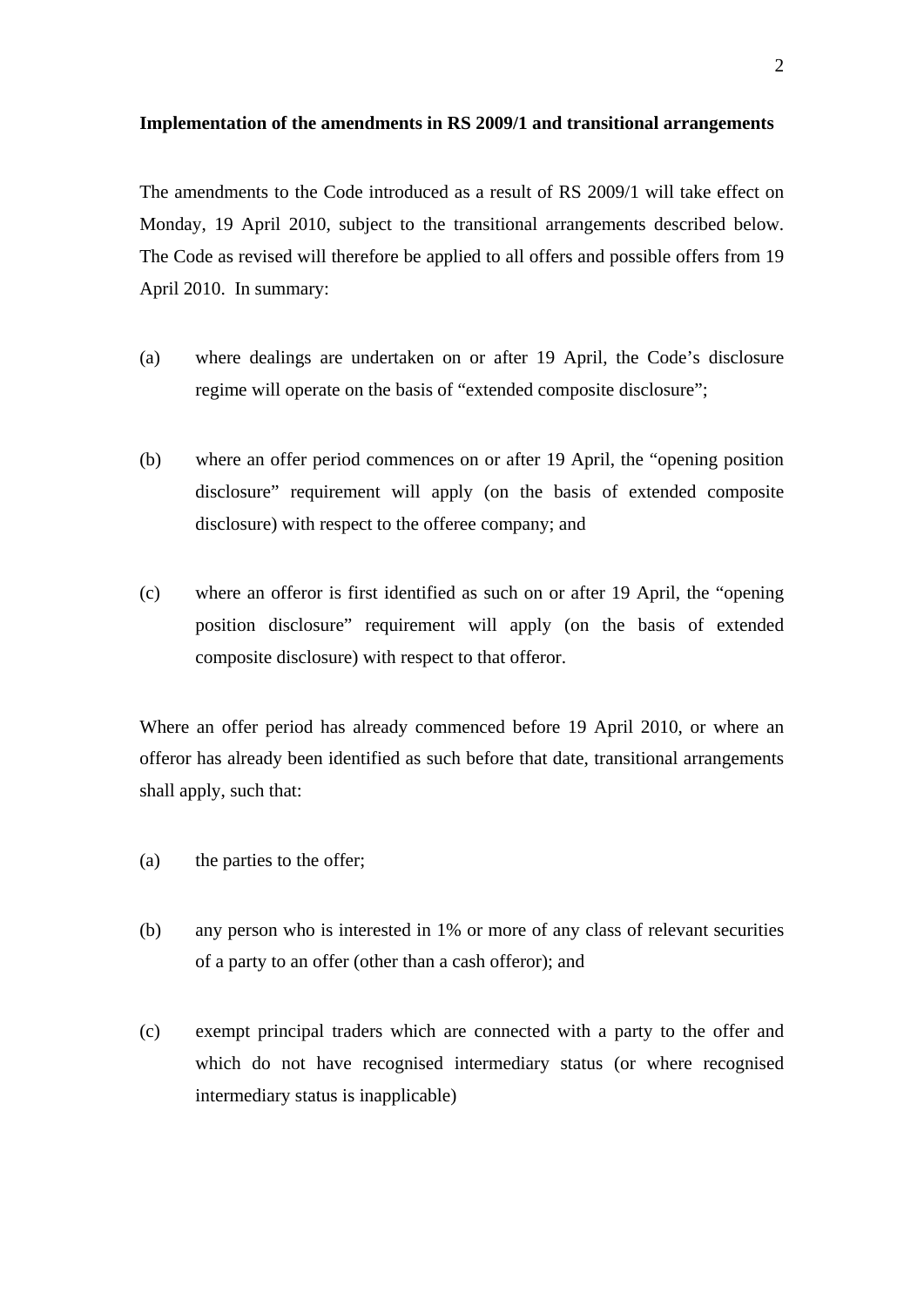should make an opening position disclosure (on the basis of extended composite disclosure) by no later than the date which is 10 business days following the implementation of the amendments to the Code. In other words, opening position disclosures should be made by not later than 12 noon or 3.30 pm (as appropriate) on Tuesday, 4 May 2010 (Monday, 3 May not being a business day in the UK), including details of long interests, short positions and rights to subscribe etc. existing or outstanding at midnight on 3 May. However, an opening position disclosure would not need to be made in relation to the relevant securities of any party to the offer in respect of which the person concerned has already disclosed details of his positions during the offer period pursuant to the Code's disclosure requirements. For further details, see paragraphs 1.21 and 1.22 of RS 2009/1.

#### **New disclosure forms**

New specimen disclosure forms are available to be downloaded from the "Disclosure" section of the Panel's website. In relation to dealing disclosures, the new forms should be used to disclose dealings undertaken on or after Monday, 19 April 2010. Dealings undertaken between Friday, 16 April and Sunday, 18 April and disclosed on Monday, 19 April may also be disclosed on the new forms. In relation to opening position disclosures, subject to the transitional arrangements described above, the new forms should be used to disclose positions in relevant securities of offeree companies in respect of which offer periods commence on or after 19 April 2010 and following the identification of offerors as such on or after that date.

## **New format Disclosure Table**

With effect from tomorrow, Thursday, 17 December, the Panel's Disclosure Table, which gives details of the companies in whose relevant securities dealings and positions should be disclosed and the number of such securities in issue, will include details of the date and time at which the relevant offer period commenced and the date and time at which each offeror or potential offer was first identified. The new format will apply to all versions of the Disclosure Table. However, for a limited period of time, the Disclosure Table will also continue to be made available to be downloaded